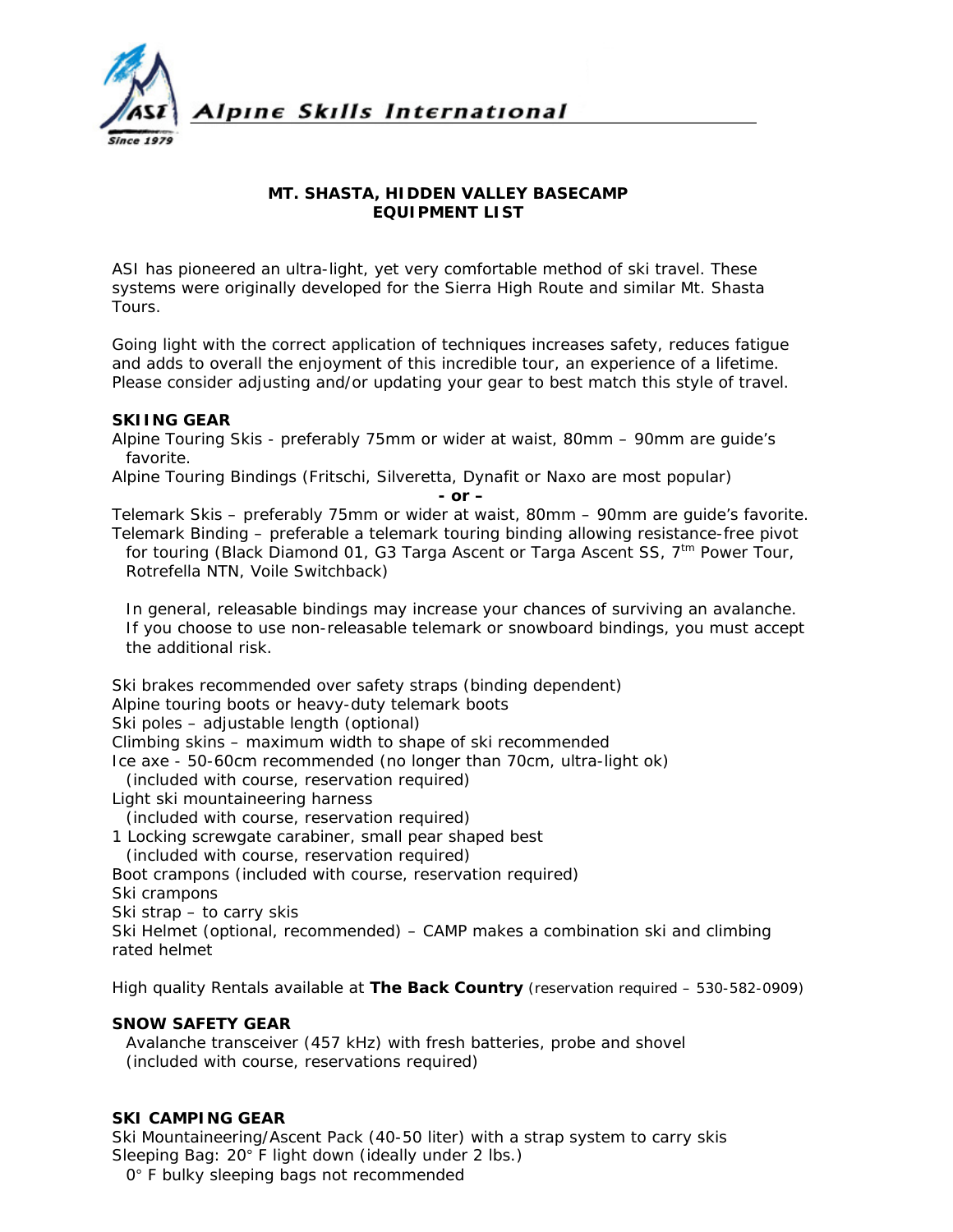Small sil cloth compression stuff sack recommended

Light Thermarest or closed cell foam (3/4 length – full length thick, bulky pads not recommended) Experts often use their light pack under their torso or feet to supplement a ¾ length pad, plus extra clothing to sleep on.

# **CLOTHING**

# **Next to skin layers:**

Short sleeve T-shirt – light merino wool or capilene Long sleeve light merino wool or capilene zip T-neck Merino wool or capilene briefs Merino wool or capilene light long johns Ski socks – wool/nylon blend or similar (2 pr.)

# **Outer layers:**

Soft-shell jacket (lightly insulated) or fleece pullover or full zip Soft-shell mountain pants (AKA "guide pants" – synthetic stretch woven fabric) - Patagonia, Mammut or similar

Light puff jacket (nylon with synthetic insulation) Light outer shell (waterproof/breathable jacket and pants) Light wool or fleece hat Fleece neck gaiter for storm conditions Sun hat – with visor Gloves – medium weight ski gloves and light gloves for spring conditions Light down or fiberfill booties (optional, many experts change socks and wear their inner

boots in the tent and/or use their outer shells for quick bathroom trips) Bandana

*This is a recommended optimum layering system. Certain items may be substituted but combination of layers should equal the recommended list for warmth, moisture wicking, wind and precipitation resistance, weight and packability.* 

## **MISCELLANEOUS**

1-2 Liter water container (wide-mouth lexan recommended) or hydration system (with soft hydration bladder, an additional hard Lexan 1 Liter bottle is recommended for camp use). Bottle can be refilled during the day at open water and snow can be added for solar melting.

Cup – large enough for a 16oz. serving. Examples include: soft, flexible 2-cup measuring cup, plastic Tupperware, zip-lock container with lid or Platypus hydration bladder cut and taped to form a 16-20oz. folding cup (avoid heavy thermal mugs).

Lexan spoon

Water purification – Iodine tablets or tincture of iodine in small plastic dropper bottle Sunglasses with retainer

Goggles with light lenses for storm conditions

Sunscreen – 30 SPF or greater (small amount in squeeze bottle)

Lip balm – 30 SPF or greater

Small personal first aid kit – band-aids, moleskin, tape, aspirin, antacid tablets Toothbrush and toothpaste - small tube

2 moist toilets (anti-bacterial recommended or anti-bacterial gel in a tiny squeeze bottle) Toilet paper in zip-lock bag with matches

Lightweight headlamp with fresh batteries

Butane lighter

Small pocket knife

Camera (optional)

Small 2-way FRS radio (optional)

# **ASI PROVIDES**

All group guiding equipment, Ortovox avalanche transceivers, probes, shovels, group first-aid, emergency and repair kits, shelters, ground cloth, stoves, cook kits, and 2 dinners.